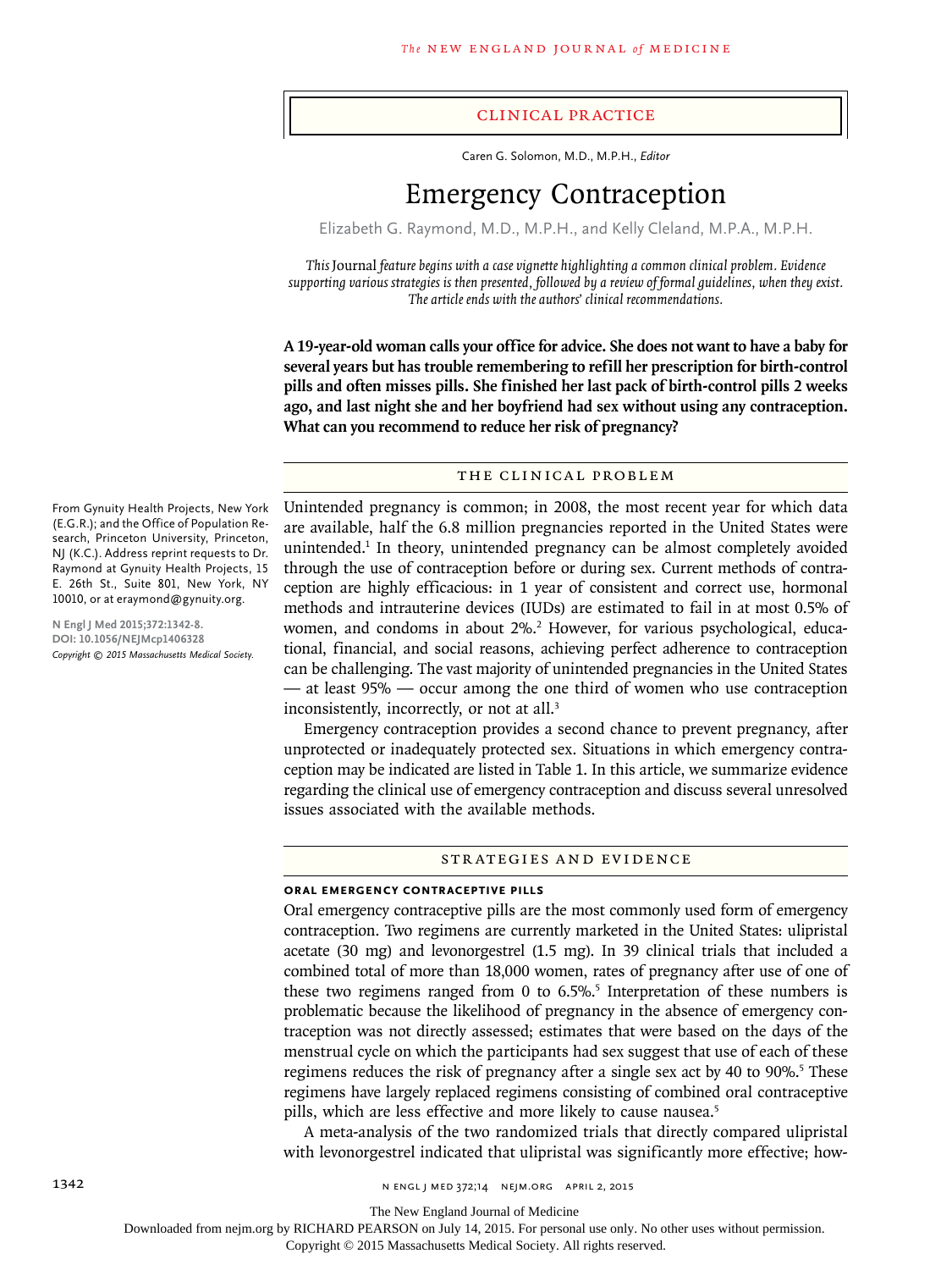#### **Key Clinical Points**

### **Emergency Contraception**

- Emergency contraception is indicated to prevent unintended pregnancy after unprotected sex.
- Two oral emergency contraceptive regimens are available. Ulipristal is reported to be more effective than levonorgestrel, although the absolute difference is small. Both regimens should be used as soon as possible after sex but appear to have some efficacy through at least 4 to 5 days after sex. Neither regimen has any contraindications. In the United States, ulipristal requires a prescription and currently is not carried by many pharmacies, whereas levonorgestrel is available over the counter.
- Some but not all data suggest reduced efficacy of the levonorgestrel regimen in obese women.
- The most effective method of emergency contraception is the copper intrauterine device, which almost eliminates the risk of pregnancy resulting from recent unprotected sex and can be used for ongoing contraception for at least 10 years.
- Initiating a method of ongoing contraception after the use of emergency contraception is critical for continued pregnancy prevention.

ever, the absolute difference was small.<sup>6,7</sup> For example, through 72 hours after sex, the incidence of pregnancy was 1.4% among women who took ulipristal and 2.2% among women who took levonorgestrel. Although the adjusted odds ratio was 0.58 (95% confidence interval, 0.33 to 0.99), the absolute difference was only 0.8 percentage points.

The levonorgestrel regimen is effective for at least 4 or 5 days after sex but may be more effective the sooner it is taken; data on the ulipristal regimen have not indicated a decrease in efficacy through 120 hours after sex.<sup>5-8</sup> However, since both regimens work largely by delaying or inhibiting ovulation,<sup>9</sup> and since women are usually unaware of whether ovulation is imminent, prompt use is prudent.

Neither of these two oral emergency contraceptive regimens has any recognized contraindications. No deaths or serious complications have been causally linked to either regimen. The two randomized trials comparing the regimens showed similar incidences of adverse effects, most commonly headache (19%), dysmenorrhea (13 to 14%), nausea (11 to 13%), and menstrual disturbances  $(\geq 24\%)$ . These symptoms cannot be directly attributed to use of the medications because the trials were not placebo-controlled.

Previous studies over the past decades have not revealed adverse effects of levonorgestrel exposure during pregnancy on either the woman or the conceptus. Two studies that compared a total of 357 women who had used levonorgestrel emergency contraception during the conception cycle with unexposed women showed no significant differences in pregnancy outcomes.<sup>10,11</sup> Two-year follow-up in one of these studies of babies identified no differences in physical or mental development between those who had been exposed to levonorgestrel and those who had not.12 A review of 136 studies showed that, when this regimen failed, the likelihood of the pregnancy implanting ectopically was not greater than that in the general population.13 Data on ulipristal exposure during pregnancy are limited, but combined data from postmarketing surveillance and clinical trials showed that among 232 pregnancies with a known outcome in which the woman and conceptus were exposed to ulipristal, no teratogenic effects were seen.<sup>14</sup>

No specific data are available regarding the interaction between oral emergency contraceptives and other drugs, but agents that can reduce the efficacy of other hormonal contraceptives may reasonably be assumed to affect the efficacy of emergency contraceptives in a similar way. In addition, because ulipristal is an antiprogestin, it could interact with progestins in other contraceptives; therefore, if a woman who has taken ulipristal concurrently uses a contraceptive containing progestin, the efficacy of both the ulipristal and the other contraceptive could be reduced. Use of the two oral emergency contraceptive regimens together may thus be unwise, and whether initiation of hormonal contraceptives should be delayed after ingestion of ulipristal has not been established.

The levonorgestrel regimen is available without a prescription in many countries. In the United States, products containing 1.5 mg of levonorgestrel in one tablet may legally be sold over the counter to women and men of all ages. Although the ulipristal regimen was recently approved for nonprescription sale in Europe, it still requires a prescription in the United States; consequently, use of this regimen in the United States is limited.

Oral emergency contraceptive pills are clearly useful in reducing the risk of pregnancy after a

The New England Journal of Medicine

Downloaded from nejm.org by RICHARD PEARSON on July 14, 2015. For personal use only. No other uses without permission.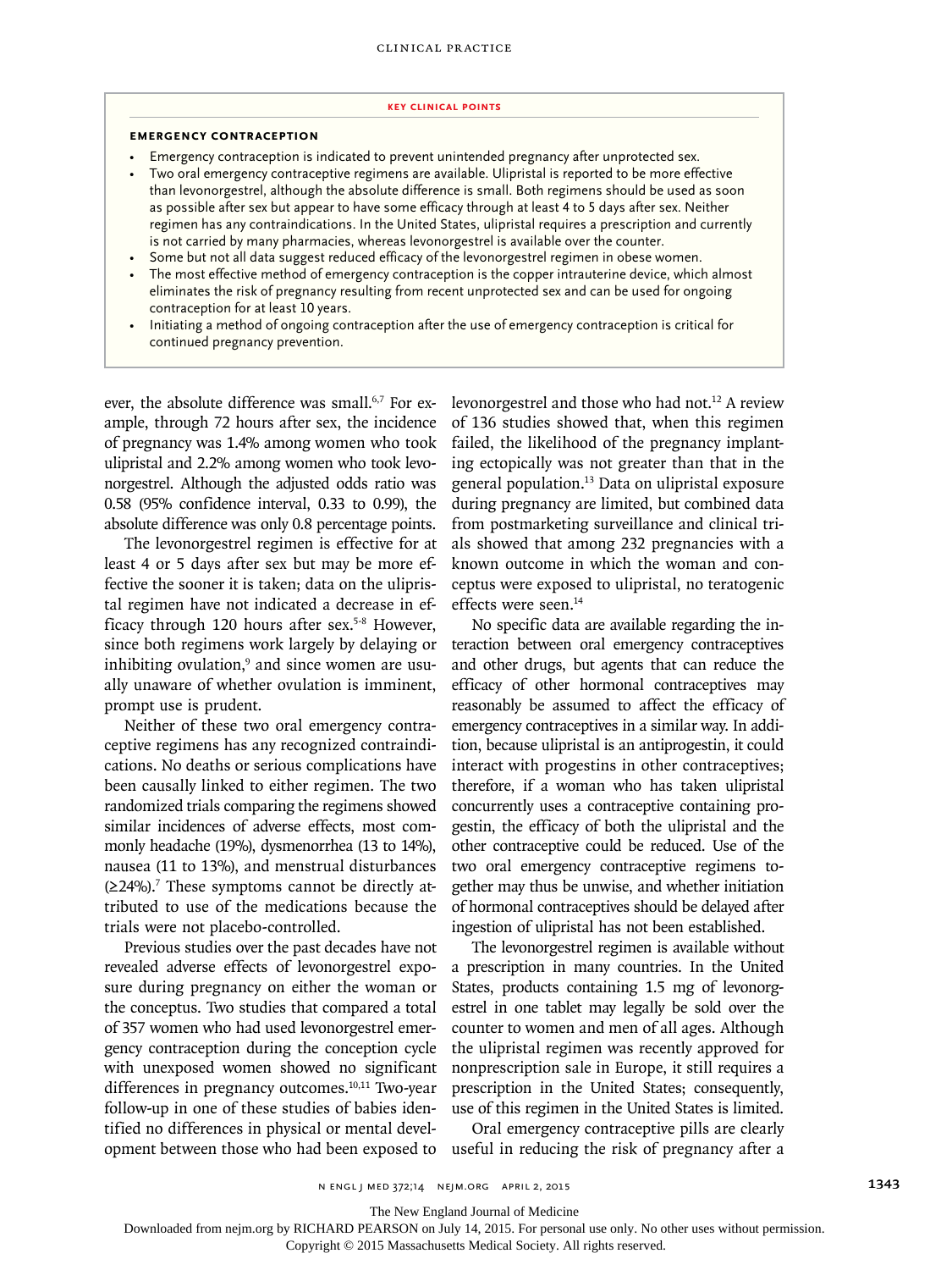| Table 1. Situations in Which Emergency Contraception May Be Indicated in a Woman Using Routine Contraception.* |                                                                                                                                                                                                                                                         |  |
|----------------------------------------------------------------------------------------------------------------|---------------------------------------------------------------------------------------------------------------------------------------------------------------------------------------------------------------------------------------------------------|--|
| <b>Method of Routine Contraception</b>                                                                         | <b>Situations</b>                                                                                                                                                                                                                                       |  |
| Oral contraceptive pills, patch,<br>or vaginal ring                                                            | Contraception was started later in cycle than instructed and backup form of contra-<br>ception was not used, contraception was not used consistently during the men-<br>strual cycle, or drugs that may reduce effectiveness of contraception were used |  |
| Progestin-only injection<br>or implant                                                                         | Contraception was started later in cycle than instructed and backup form of con-<br>traception was not used, or period of protection has ended +                                                                                                        |  |
| Intrauterine device                                                                                            | Device has been expelled, string cannot be located by the user, or period of pro-<br>tection has ended :                                                                                                                                                |  |
| Condoms                                                                                                        | Condom broke or slipped during sex, or male partner did not put on the condom<br>before sex                                                                                                                                                             |  |
| Diaphragm or cap                                                                                               | Device dislodged before or during sex, or device was not inserted before sex or<br>was removed earlier than instructed                                                                                                                                  |  |
| Spermicide                                                                                                     | Spermicide was not inserted before sex as instructed, or spermicide tablet or film<br>failed to melt before use                                                                                                                                         |  |
| Fertility-awareness methods                                                                                    | Woman was in the fertile period when she had sex, or woman is uncertain about<br>whether she was in the fertile period when she had sex                                                                                                                 |  |
| Withdrawal                                                                                                     | Ejaculation occurred in the vagina or on the external genitalia                                                                                                                                                                                         |  |

\* Recommendations are adapted from *Emergency Contraceptive Pills: Medical and Service Delivery Guidelines,* 3rd edition.4 † The periods of protection for standard progestin-only injections or implants are as follows: 3 years for the Nexplanon etonogestrel implant, 13 weeks for the Depo-Provera depot medroxyprogesterone acetate injection, and 14 weeks for the Depo-SubQ Provera 104 depot medroxyprogesterone acetate injection. These periods of protection are taken from the Food and Drug Administration (FDA)–approved package labels for each product. The actual periods of protection may be longer than indicated.

‡ The periods of protection for standard intrauterine devices are as follows: 10 years for the ParaGard copper intrauterine device, 5 years for the Mirena levonorgestrel-releasing intrauterine system, and 3 years for the Skyla and Liletta levonorgestrel-releasing intrauterine systems. These periods of protection are taken from the FDA-approved package labels for each product. The actual periods of protection may be longer than indicated.

single unprotected sex act, but a substantial body of experimental and observational data suggests that, as a public health intervention, increasing the availability of oral emergency contraceptives is unlikely to produce a measurable decrease in the rate of unintended pregnancy.<sup>15,16</sup> Even with immediate, free access to the medications and previous counseling, women do not use oral emergency contraceptives every time they are indicated. An analysis of one trial suggested that some women who were provided with unlimited, free access to emergency contraception in advance of need may have had more frequent sex or substituted emergency contraception for more effective methods.17 However, randomized trials have shown no evidence that increased access to oral emergency contraceptives increases the rates of either unintended pregnancy<sup>15</sup> or sexually transmitted infections.18-21

# **Copper Intrauterine Device**

The most effective form of emergency contraception is the copper IUD. A review of 42 studies showed that, of 7034 women who received IUDs up to 10 days after unprotected sex, only 0.09% subsequently became pregnant.<sup>22</sup> Recent analyses suggest that the IUD is effective for emergency contraception throughout the menstrual cycle and can be inserted at any point if pregnancy is ruled out.23 A key advantage of the IUD over oral emergency contraceptive pills is that the IUD can provide ongoing contraception for at least 10 years.24,25 This benefit may be substantial; a recent study showed that for 1 year after the use of emergency contraception, the rate of pregnancy among women who chose the IUD for emergency contraception was half the rate among women who used oral emergency contraceptives.26

Almost all women can safely use an IUD for emergency contraception; the only recognized contraindications are pregnancy, cancer of the genital tract, uterine malformation preventing device placement, copper allergy, mucopurulent cervicitis, current pelvic inflammatory disease, and known current cervical infection with chlamydia or gonorrhea.27 These conditions can be reasonably ruled out on the basis of interview, examination, and, if indicated, pregnancy test; routine testing for cervical infection is not necessary. The incidence of pelvic inflammatory disease after IUD insertion is less than 5% even when the device is inserted through an infected cervix; whether IUD

The New England Journal of Medicine

Downloaded from nejm.org by RICHARD PEARSON on July 14, 2015. For personal use only. No other uses without permission.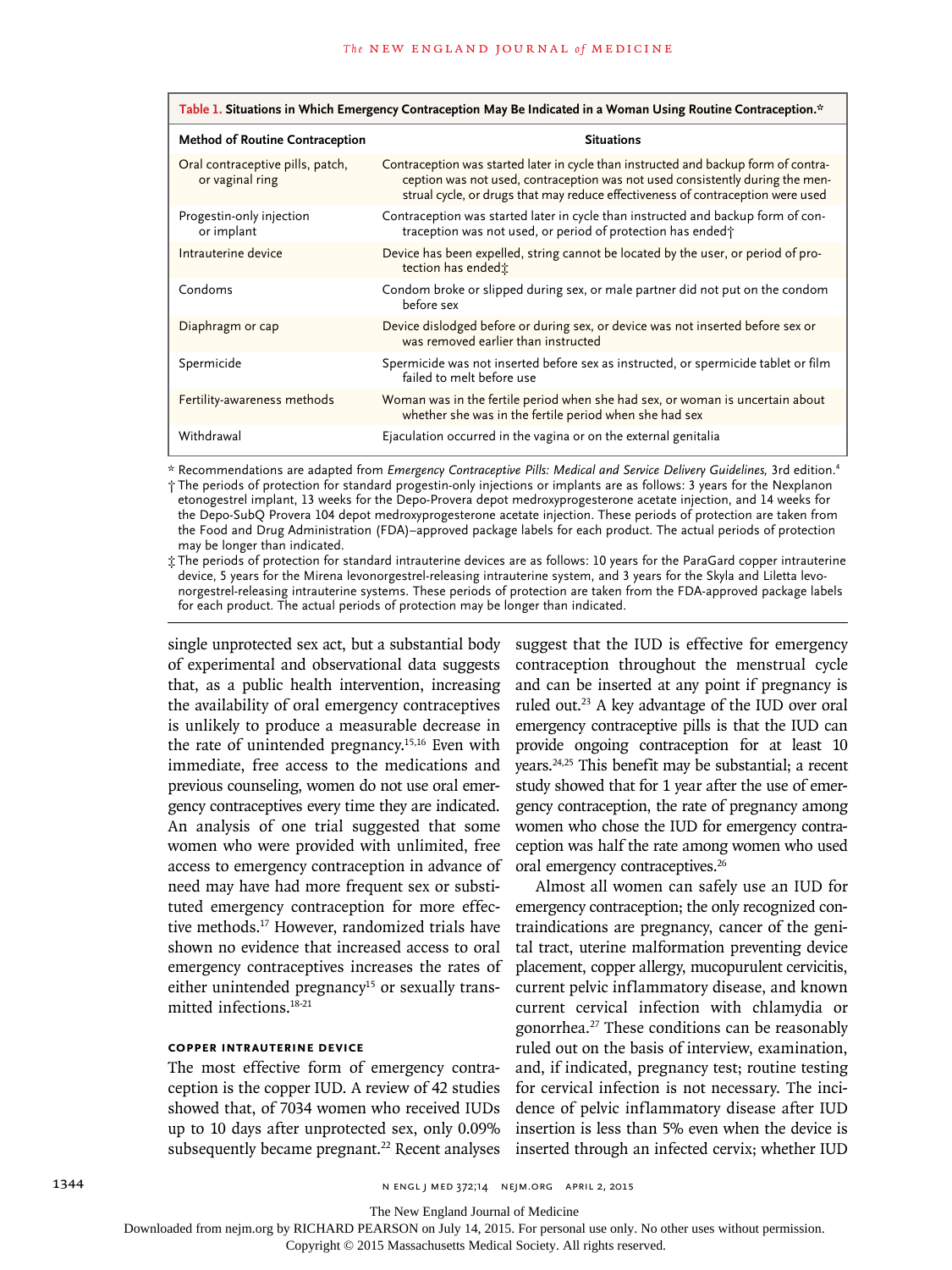insertion itself increases this incidence has not been definitively established.<sup>28</sup> In the two published studies of the use of IUDs for emergency contraception that included a combined total of 2160 women, no cases of pelvic inflammatory disease were detected.<sup>29,30</sup>

Surveys of women seeking emergency contraception in the United States have shown that 12 to 15% would be interested in using an IUD if it were available.<sup>31,32</sup> However, the method has substantial drawbacks. Insertion can be uncomfortable, and some women have vaginal bleeding and cramping after insertion. In the one published study of IUD insertion for emergency contraception, which was conducted in community clinics, the IUD insertion attempt was unsuccessful in 18% of women; this proportion is higher than that reported in clinical trials of IUD insertion for routine contraception.<sup>26</sup> The explanation for this unexpectedly high proportion of unsuccessful insertions and whether it might apply to other clinical settings remains to be determined. Historically, the high up-front charge for IUDs has been a major barrier to obtaining this form of contraception<sup>32</sup>; the out-of-pocket cost of an IUD insertion can be approximately \$975,<sup>33</sup> whereas the mean charge for levonorgestrel is \$40 to \$50 and the charge for ulipristal is approximately \$50 plus consultation fees.<sup>34</sup> In the United States, the Affordable Care Act should mitigate the cost of IUDs for women with health insurance. The key remaining obstacles to the use of IUDs for emergency contraception are lack of awareness among both women and providers about this option<sup>31,35</sup> and the requirement that IUDs must be inserted by trained clinicians in medical settings.

The levonorgestrel-releasing intrauterine system has not yet been evaluated for use as a method of emergency contraception.

## Areas of Uncertainty

# **Body Weight and the Efficacy of Oral Emergency Contraceptive Pills**

Recent regulatory decisions have brought attention to the potential effect of body weight on the efficacy of oral emergency contraceptive pills. In November 2013, European regulatory authorities approved a request from one manufacturer of levonorgestrel to change the drug label to state that, "efficacy was reduced in women weighing 75 kg or more, and levonorgestrel was not effective in women who weighed more than 80 kg."36 Health Canada approved a similar request in March 2014.37 These decisions were based on data from two randomized efficacy trials in which women who had had unprotected sex during the previous 3 to 5 days were given either levonorgestrel or ulipristal emergency contraceptives.<sup>6,7</sup> The combined analysis of the 1731 women who took levonorgestrel showed a significant trend toward a substantial increase in the rate of pregnancy with increased weight; the rate among women who weighed less than 65 kg was less than 1.5%, and the rate among women who weighed at least 75 kg was about 6%.<sup>38</sup> The rate of pregnancy among women who weighed at least 75 kg was similar to the estimated rate among women who do not take emergency contraceptives (5.4%).

In contrast, data from four other trials conducted by the World Health Organization (WHO) that studied the use of the levonorgestrel regimen and included more than 6800 women in 16 countries showed no association between weight and pregnancy rate (Festin M, WHO: personal communication). The reasons for the discrepancy are unclear. In one of the trials submitted to the European authorities and possibly in some of the WHO trials, the weight of each participant was not verified by measurement. In three of the WHO trials, pregnancy was self-reported,<sup>39-41</sup> and the fourth trial had an unusually low pregnancy rate, raising concerns about underascertainment.<sup>42</sup> The data analyses in both sets of trials were adjusted for known potential confounders, but the possibility that women with a lower weight had a different risk of pregnancy than women with a higher weight or used the medications differently (e.g., by taking them closer to the time of intercourse) could not be definitively excluded. Furthermore, because the risk of pregnancy in the absence of treatment could not be precisely known, the validity of the conclusion reached by the European regulatory authorities that treatment was "not effective" in obese women is questionable.

In July 2014, the European Medicines Agency completed a review of both sets of data and concluded that "the data available are too limited and not robust enough to conclude with certainty that contraceptive effect is reduced with increased bodyweight" and that reference to such statements should be deleted from the labels that had been changed.43 The U.S. Food and Drug Administration (FDA) is currently conducting its own review.

Analysis of the data from women who took ulipristal showed a higher pregnancy rate among

n engl j med 372;14 nejm.org April 2, 2015 1345

The New England Journal of Medicine

Downloaded from nejm.org by RICHARD PEARSON on July 14, 2015. For personal use only. No other uses without permission.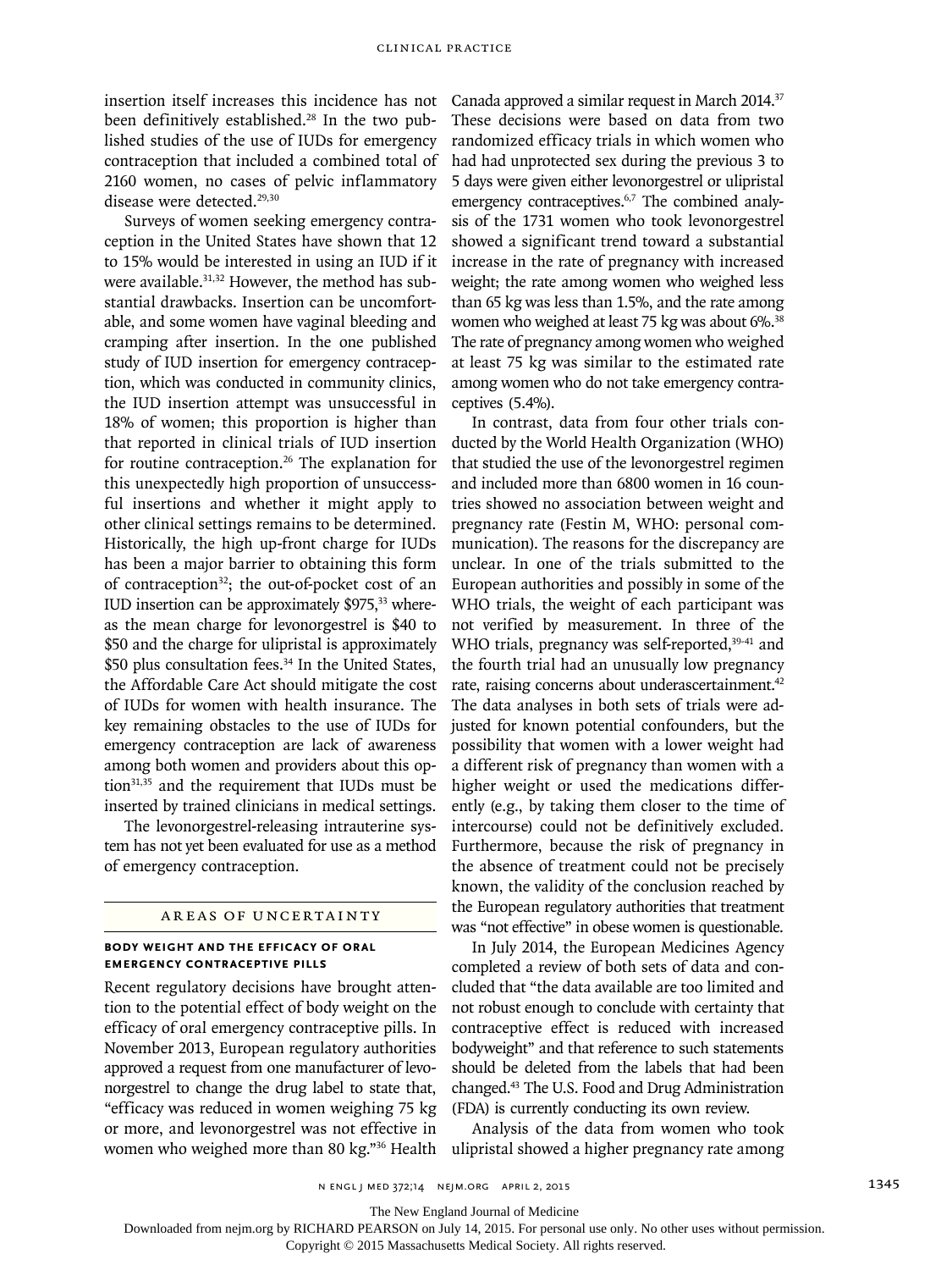those who were obese than among those who had a normal weight or were underweight, but the difference was not significant.<sup>44</sup> The pregnancy rate was substantially lower among obese women who took ulipristal than among obese women who took levonorgestrel.

# **Oral Emergency Contraceptive Pills for Routine Contraception**

Emergency contraception is intended to be used as a backup form of contraception after unprotected or inadequately protected sex. However, some women may be interested in using pericoital oral contraceptives as their primary form of contraception because they are easy to remember, are taken only when needed (a particular benefit for women who have infrequent sex), can potentially be used before or after sex, and can be controlled entirely by the woman and hidden from the male partner, if necessary.<sup>45</sup> Research conducted several decades ago suggested that routine ingestion of 0.75 mg of levonorgestrel shortly before or after each coital act may be moderately effective in reducing the risk of unintended pregnancy.46 In 10 trials investigating this strategy, the combined pregnancy rate was 5.1 pregnancies per 100 woman-years. This rate is similar to the rate among women who use other coitusdependent methods of contraception (e.g., condoms, diaphragms, and spermicides), although direct comparative trials have not been done.<sup>2</sup> In contrast, a recent trial investigating the use of pericoital levonorgestrel (0.75 mg) as a form of routine contraception showed a much higher pregnancy rate of 22 pregnancies per 100 woman-years.47 This trial included only 72 women but was more rigorously conducted than the older studies. The mean number of pills taken per month by women in these trials was approximately four. No serious adverse events related to levonorgestrel were reported in any of the trials; the primary side effect was menstrual irregularities. The WHO has recently completed another trial investigating the pericoital use of levonorgestrel (1.5 mg) as a form of routine contraception (WHO International Controlled Trials Registry Platform number, ACTRN12611001037998); results are expected within the next year.

**Promoting the Use of Routine Contraception**

Additional unprotected sex shortly after the use of oral emergency contraceptives is common and associated with a risk of pregnancy.<sup>39,44</sup> Prompt initiation or resumption of contraception is thus critical; recommendations are shown in Table 2. Because most women who use emergency contraception obtain levonorgestrel over the counter, strategies for promoting uptake of routine contraception are needed that do not involve a face-to-face encounter with a clinician (Table 2). A few pharmacy-based approaches have been studied; in one trial, distributing a coupon for daily oral contraceptive pills along with the emergency contraceptive pills was ineffective,<sup>48</sup> but in another trial, directly providing daily oral contraceptive pills along with the emergency contraceptive pills or offering rapid access to a familyplanning clinic significantly increased the use of effective contraception 6 to 8 weeks later.<sup>49</sup> Further research is needed to evaluate strategies for increasing the use of routine contraceptives after the use of oral emergency contraceptives and for simplifying access to IUDs for emergency contraception. In addition, data on the potential interaction between ulipristal and other progestin-containing contraceptives would be useful to guide recommendations about initiating such methods after ulipristal without decreasing the effectiveness of either method.

# Guidelines

Guidelines about emergency contraception have been published by the International Consortium for Emergency Contraception,<sup>50</sup> the Faculty of Sexual and Reproductive Healthcare,<sup>51</sup> and the American College of Obstetricians and Gynecologists.52 The information in this review is generally consistent with these guidelines.

# CONCLUSIONS AND Recommendations

Because the woman described in the vignette recently had unprotected sex and does not wish to become pregnant, we would counsel her about the full range of options for emergency contraception. The copper IUD is the most effective method and may especially appeal to this patient because of her desire to avoid pregnancy for several years and her difficulty with adhering to a regimen of oral contraceptive pills. The IUD would almost eliminate the risk of pregnancy resulting from the recent unprotected sex act and would continue to provide protection for at least 10 years. Moreover, once the device is inserted, it requires

1346 **n engl j med 372;14** N ENGL J MED 372;14 N EIM.ORG APRIL 2, 2015

The New England Journal of Medicine

Downloaded from nejm.org by RICHARD PEARSON on July 14, 2015. For personal use only. No other uses without permission.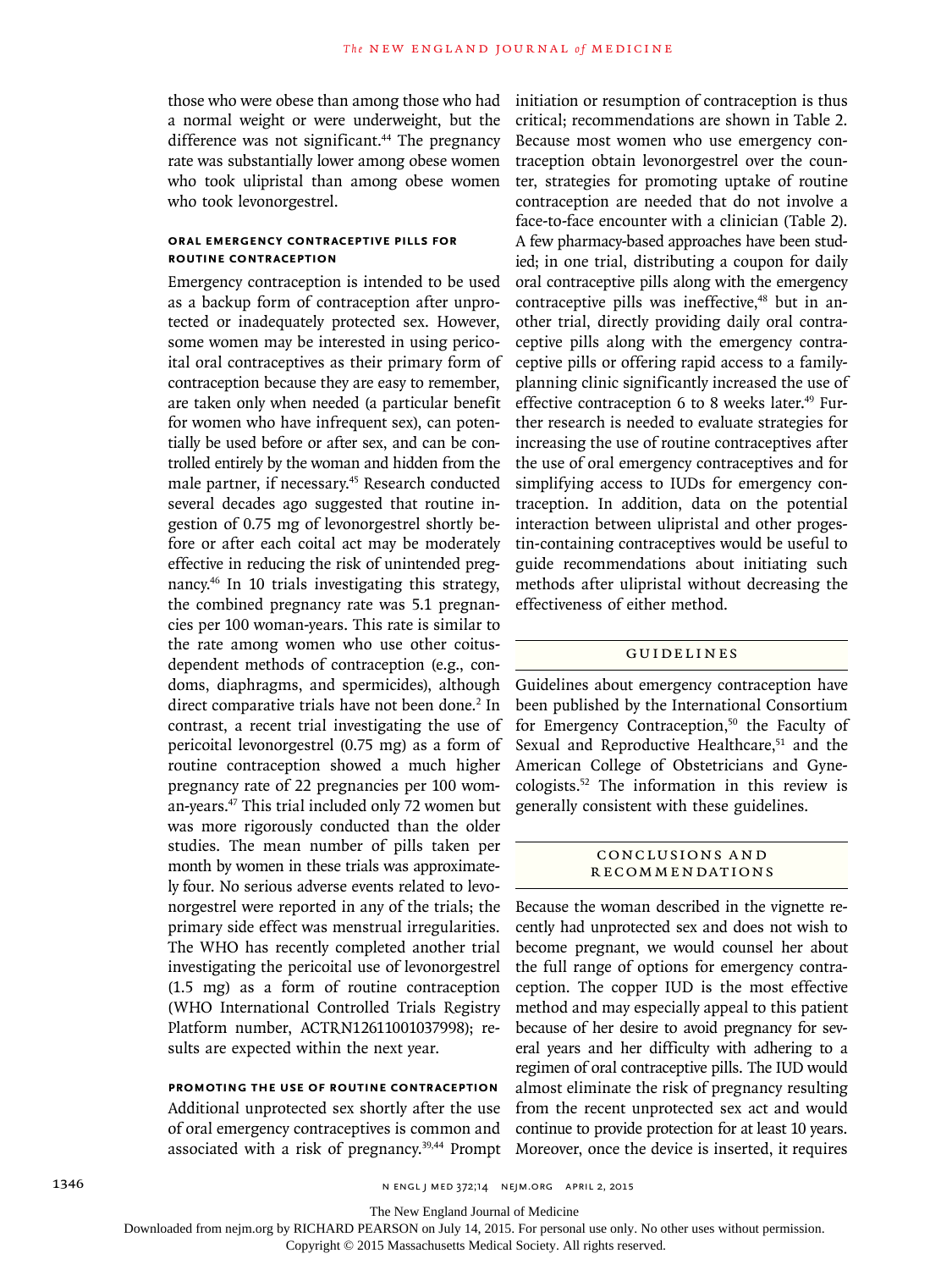| Table 2. When to Initiate Routine Contraception after the Use of Oral Emergency Contraceptive Pills.*                                               |                                                                                                                                                                                                                                                                                                                                                                                                                                                                                                                                                              |  |
|-----------------------------------------------------------------------------------------------------------------------------------------------------|--------------------------------------------------------------------------------------------------------------------------------------------------------------------------------------------------------------------------------------------------------------------------------------------------------------------------------------------------------------------------------------------------------------------------------------------------------------------------------------------------------------------------------------------------------------|--|
| <b>Method of Routine Contraception</b>                                                                                                              | When to Initiate                                                                                                                                                                                                                                                                                                                                                                                                                                                                                                                                             |  |
| Condoms or other barrier methods                                                                                                                    | Start using immediately                                                                                                                                                                                                                                                                                                                                                                                                                                                                                                                                      |  |
| Hormonal methods (oral contra-<br>ceptive pills, patch, vaginal ring,<br>injection, implants, levonorg-<br>estrel-releasing intrauterine<br>system) | If using after the levonorgestrel regimen, start the same day or the following day<br>but use a barrier method for the first 7 days; alternatively, start after the next<br>menstrual period and use a barrier method in the interim<br>If using after the ulipristal regimen, start after the next menstrual period and use<br>a barrier method in the interim<br>Before insertion of implants or the levonorgestrel-releasing intrauterine system,<br>pregnancy should be ruled out on the basis of history, pregnancy test, or other<br>appropriate means |  |
| Copper intrauterine device                                                                                                                          | Some guidelines recommend that the intrauterine device be inserted for emer-<br>gency contraception within 5 days after unprotected sex; however, evidence<br>shows that it is effective throughout the menstrual cycle<br>Pregnancy should be ruled out on the basis of history or pregnancy test before in-<br>sertion of the device                                                                                                                                                                                                                       |  |
| Fertility-awareness methods                                                                                                                         | Initiate after the first normal menstrual period after the use of emergency contra-<br>ception (note that the first bleeding episode after taking emergency contracep-<br>tion may not be a normal menstrual period); use a barrier method in the interim                                                                                                                                                                                                                                                                                                    |  |
| Sterilization                                                                                                                                       | Perform the procedure after the start of the next menstrual period; use a barrier<br>method in the interim                                                                                                                                                                                                                                                                                                                                                                                                                                                   |  |
| * Data are adapted from Emergency Contraceptive Pills: Medical and Service Delivery Guidelines, 3rd edition. <sup>4</sup>                           |                                                                                                                                                                                                                                                                                                                                                                                                                                                                                                                                                              |  |

want or cannot obtain an IUD or if an IUD is contraindicated, she should consider oral emergency contraceptive pills. A meta-analysis of the two trials comparing the ulipristal and levonorgestrel regimens<sup>7</sup> showed that the ulipristal regimen is more effective, at least for women who are not obese, but that the absolute difference is small. In the United States, ulipristal requires a prescription and is not available in many pharmacies, but it can be obtained by mail through a reputable online prescription service (see the Supplementary Appendix, available with the full

virtually no attention. If the patient does not text of this article at NEJM.org). In contrast, levonorgestrel is readily available over the counter; for many women, the convenience of obtaining levonorgestrel locally may outweigh its modestly lower efficacy. If this woman chooses to take one of the oral emergency contraceptives, she should take it as soon as possible and then begin using a method of routine contraception before further intercourse.

> No potential conflict of interest relevant to this article was reported.

> Disclosure forms provided by the authors are available with the full text of this article at NEJM.org.

#### **References**

**1.** Finer LB, Zolna MR. Shifts in intended and unintended pregnancies in the United States, 2001-2008. Am J Public Health 2014;104:Suppl 1:S43-S438.

**2.** Trussell J, Wynn LL. Reducing unintended pregnancy in the United States. Contraception 2008;77:1-5.

**3.** Sonfield A, Hasstedt K, Gold RB. Moving forward: family planning in the era of health reform. New York: Guttmacher Institute, 2014 (http://www.guttmacher.org/ pubs/family-planning-and-health-reform .pdf).

**4.** International Consortium for Emergency Contraception, International Federation of Gynecology and Obstetrics. Emergency contraceptive pills: medical and service delivery guidelines. 3rd ed. 2012 (http://www.cecinfo.org/custom-content/

uploads/2014/01/ICEC\_Medical-and -Service-Delivery-Guildelines-English \_June-2013.pdf)

**5.** Cheng L, Che Y, Gülmezoglu AM. Interventions for emergency contraception. Cochrane Database Syst Rev 2012;8:CD001324. **6.** Creinin MD, Schlaff W, Archer DF, et al. Progesterone receptor modulator for emergency contraception: a randomized controlled trial. Obstet Gynecol 2006;108: 1089-97.

**7.** Glasier AF, Cameron ST, Fine PM, et al. Ulipristal acetate versus levonorgestrel for emergency contraception: a randomised non-inferiority trial and metaanalysis. Lancet 2010;375:555-62.

**8.** Piaggio G, Kapp N, von Hertzen H. Effect on pregnancy rates of the delay in the administration of levonorgestrel for

emergency contraception: a combined analysis of four WHO trials. Contraception 2011;84:35-9.

**9.** Gemzell-Danielsson K, Berger C, Lalitkumar PG. Mechanisms of action of oral emergency contraception. Gynecol Endocrinol 2014;30:685-7.

**10.** De Santis M, Cavaliere AF, Straface G, Carducci B, Caruso A. Failure of the emergency contraceptive levonorgestrel and the risk of adverse effects in pregnancy and on fetal development: an observational cohort study. Fertil Steril 2005;84:296-9.

**11.** Zhang L, Chen J, Wang Y, Ren F, Yu W, Cheng L. Pregnancy outcome after levonorgestrel-only emergency contraception failure: a prospective cohort study. Hum Reprod 2009;24:1605-11.

**12.** Zhang L, Ye W, Yu W, Cheng L, Shen

n engl j med 372;14 nejm.org April 2, 2015 1347

The New England Journal of Medicine

Downloaded from nejm.org by RICHARD PEARSON on July 14, 2015. For personal use only. No other uses without permission.